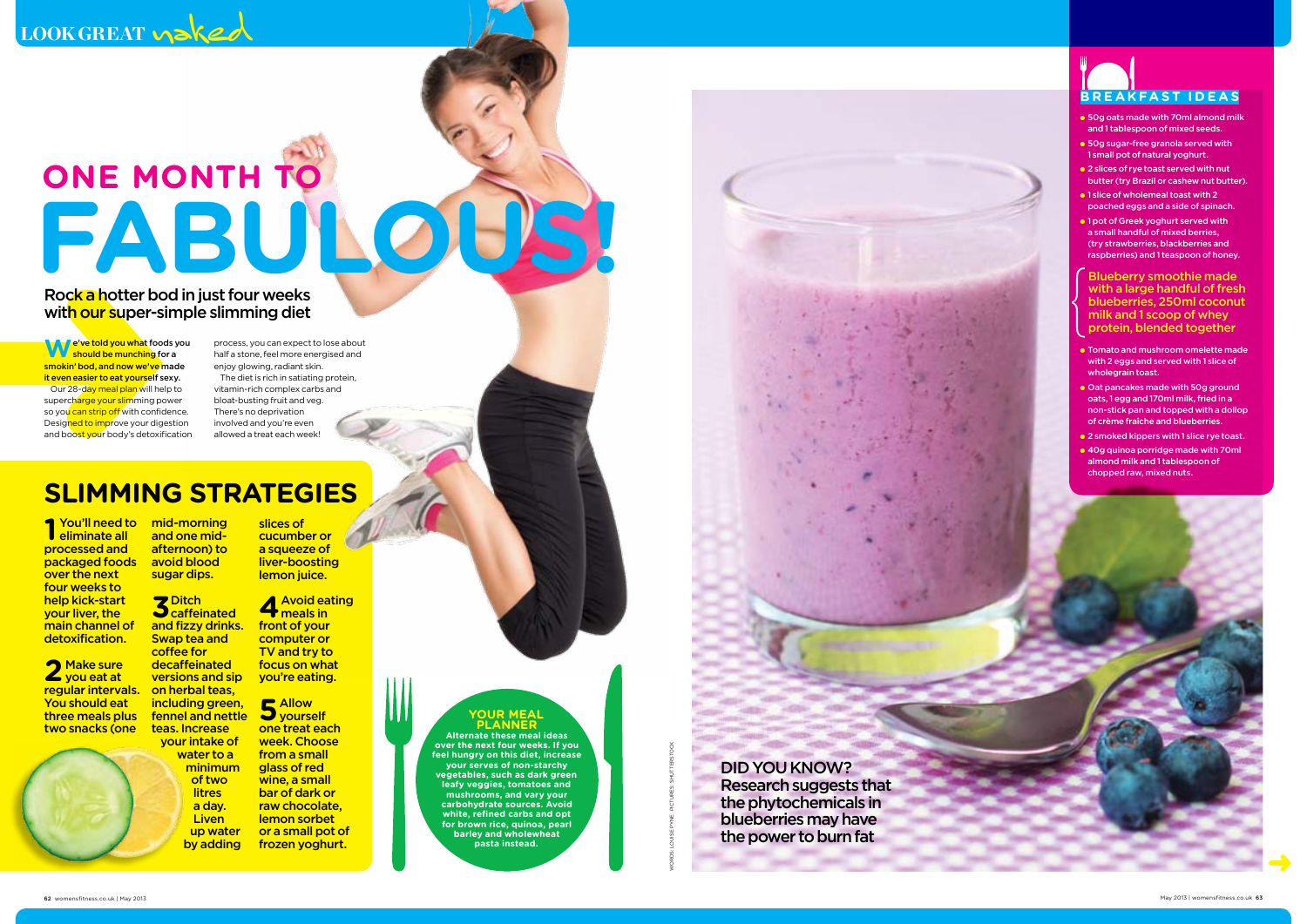

## **lunch i dea s**

- Chicken sandwich made with 1 grilled chicken breast, rocket and tomato on 2 slices of wholemeal bread.
- **Half a carton of fresh lentil soup, served** with a wholemeal roll.
- Pasta salad made with 100g wholewheat pasta, 1 salmon fillet, 2 tablespoons of crème fraîche, a handful of wilted spinach and 1 chopped tomato. Garnish with lemon and parsley. ● Chicken fajitas made with 1 sliced grilled
- chicken breast, 1 tablespoon guacamole and **½** sliced red pepper, served in a wholemeal tortilla.

- 1 cod fillet baked with lemon slices and served with a side of steamed broccoli and roasted peppers.
- Prawn pitta made with 100g cooked prawns, a large handful of watercress, **½** yellow pepper and 1 tablespoon of Greek yoghurt served in 1 wholemeal pitta bread.
- Sardine salad made with 1 can of sardines, **½** bag of mixed salad leaves, **½** sliced green pepper, chopped cucumber and 1 chopped tomato.
- **Frittata made with 2 eggs, 25g feta** cheese and 1 handful of spinach, mixed together and baked in the oven.
- Baked sweet potato topped with 1 can of tuna, served with **½** bag of salad leaves dressed with balsamic vinegar.

Tuna salad made with **½** bag salad leaves, 1 can of tuna in water, 1 chopped tomato, **½** thinly sliced red onion and a small handful of olives. Drizzle with vinaigrette



- 
- 
- 
- 
- 
- 
- 
- 
- 
- 

## didyou kn ow? Red onion is a good source of chromium, which can help curb sugar cravings